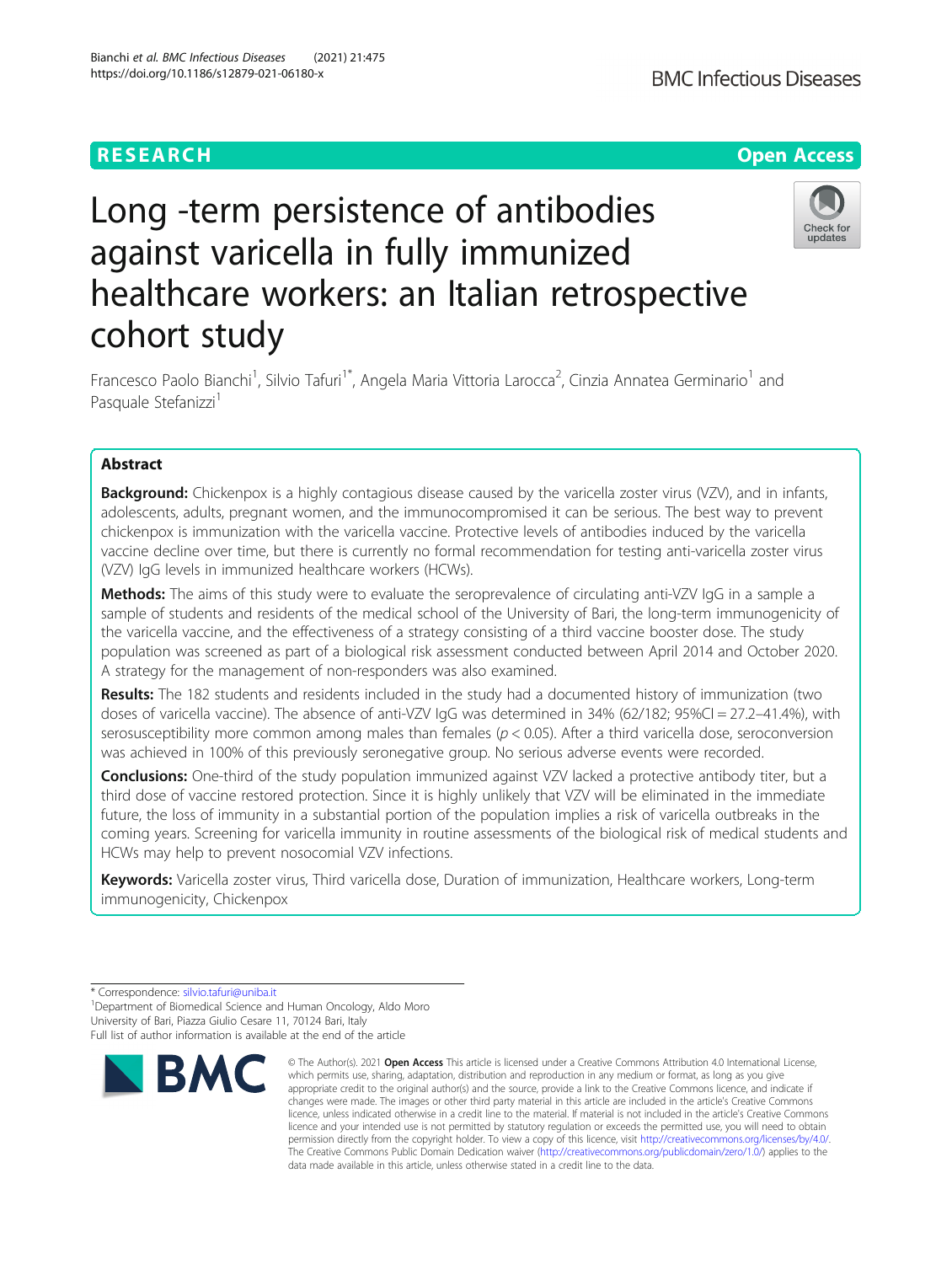# Background

Chickenpox is a highly contagious disease caused by the varicella zoster virus (VZV), and in infants, adolescents, adults, pregnant women, and the immunocompromised it can be serious [\[1](#page-5-0)]. VZV causes a systemic infection that typically results in lifetime immunity [\[2](#page-5-0)] but endogenous reactivation from latency can cause herpes zoster (HZ) [\[3](#page-5-0)]. The best way to prevent chickenpox is immunization with the varicella vaccine, available both in monovalent form and in combination with the measles, mumps and rubella (MMRV) vaccine [[4](#page-5-0)]. In the US, since the introduction of the vaccine,  $> 3.5$  million cases of varicella, 9000 hospitalizations, and 100 deaths have been prevented [[5\]](#page-5-0). Furthermore, there was a 17% decline in the rate of HZ among children [\[6](#page-5-0)].

At the time of the writing of this study, CDC provides that youngsters receive two doses of varicella vaccine, specifically the first one at 12–15 months and the second at 4–6 years [\[7](#page-5-0)]. Moreover, not immunized teenagers and adults should get two doses of the MMRV/varicella vaccine from 4 to 8 weeks apart [[7\]](#page-5-0).

Pre-licensure data show that one dose of vaccine prevent any manifestation of varicella in 82% of cases and ˜100% successful against the most serious complications of the disease; two doses prevent any manifestation of varicella in 98% of cases and 100% successful against the most serious complications of the disease [[8\]](#page-5-0). Postlicensure evidences show that two doses of vaccine are ~92% effective versus all manifestations of disease  $[8]$  $[8]$ . The seroconversion rate after two doses is estimated to be > 95% [\[2](#page-5-0)].

Since the introduction of global mass vaccination, the varicella vaccine has shown a high level of safety, costsavings, and efficacy  $[2, 9, 10]$  $[2, 9, 10]$  $[2, 9, 10]$  $[2, 9, 10]$  $[2, 9, 10]$  $[2, 9, 10]$  $[2, 9, 10]$ . However, according to the CDC, the duration of protection against varicella following vaccination is unclear. Live vaccines generally provide long-lasting immunity, but thus far only few studies have shown that vaccination against varicella confers protection for almost 10 years thereafter [\[8](#page-5-0)].

Since 2003, Italy's National Immunization Plan has recommended two doses of varicella vaccine, in accordance with CDC guidelines [\[7](#page-5-0)]. In 2017, varicella vaccination became compulsory in Italy, mandated by the Italian Ministry of Health, Decree-Law n. 73/2017 [\[11](#page-5-0)]. Currently, the Italian National Immunization Plan recommends the administration of either the monovalent varicella vaccine or the tetravalent MMRV vaccine [\[12](#page-5-0)]. Despite these measures, the proportion of susceptible Italian adults remains high. For example, in two very recent studies of Italian healthcare workers (HCWs), including those whose vaccination status was unknown, VZV susceptibility was in the range of 6.7–12% [\[13,](#page-5-0) [14\]](#page-5-0).

The aims of this study were to evaluate the seroprevalence of circulating anti-VZV IgG in a sample of young adult HCWs, the long-term immunogenicity of the varicella vaccine, and the effectiveness of a strategy consisting of a third vaccine booster dose administered to previously immunized adults without detectable IgG against VZV. The study was carried out in Apulia (southern Italy, ˜4,000,000 inhabitants), a region where previous surveys found a relatively high (7–12%) prevalence of adults susceptible to VZV [[15](#page-5-0), [16\]](#page-6-0) and where varicella outbreaks have been recorded [[17\]](#page-6-0).

### **Methods**

Since 2010, the Italian Ministry of Health has required that medical schools and university hospitals apply the same procedures mandated by Italian law for the occupational health and safety of HCWs to medical students and residents as well [\[18](#page-6-0)]. In response, in April 2014 the Hygiene Department of the Bari Policlinico University Hospital implemented a biological risk prevention program for students and residents of the medical school of the University of Bari. As part of the program, VZV susceptibility/immunity was assessed.

This study was designed as a retrospective cohort study with a study population comprising Apulian students and residents of the medical school of the University of Bari who underwent a biological risk assessment between April 2014 and October 2020. The study exclusion criteria were absence of an available vaccination history, no history of vaccination or vaccinated with a single dose or  $\geq$  3 doses of varicella vaccine at baseline, and a history of varicella infection. Inclusion criteria were vaccination with two doses of varicella vaccine (vaccine basal routine), either monovalent or tetravalent, prior to study enrollment.

The vaccination status of each participant was confirmed using the Regional Immunization Database (GIAVA) [[18](#page-6-0)], a computerized vaccination registry that contains the vaccination history of every Apulian inhabitant. A 5-mL serum sample was collected from each enrollee to assess his/her VZV immunity/susceptibility status and was tested by chemiluminescence using LIAI SON® VZV IgG, a semi-quantitative method performed with a standardized commercial kit (Diasorin). An antivaricella IgG titer > 150 mIU/mL is defined as seroprotective [\[19](#page-6-0)].

Tested participants with a non-protective IgG titer received a third booster dose of monovalent varicella vaccine, administered subcutaneously in the deltoid muscle, consistent with the protocols applied in some US medical schools [\[20](#page-6-0)]. Participants with equivocal tests were retested and, if the result was still equivocal, they were classified as seronegative. A further blood test was performed 20–25 days after vaccination to re-measure IgG titers; a value that exceeded the cut-off was considered to indicate seroconversion. If the titer was still negative,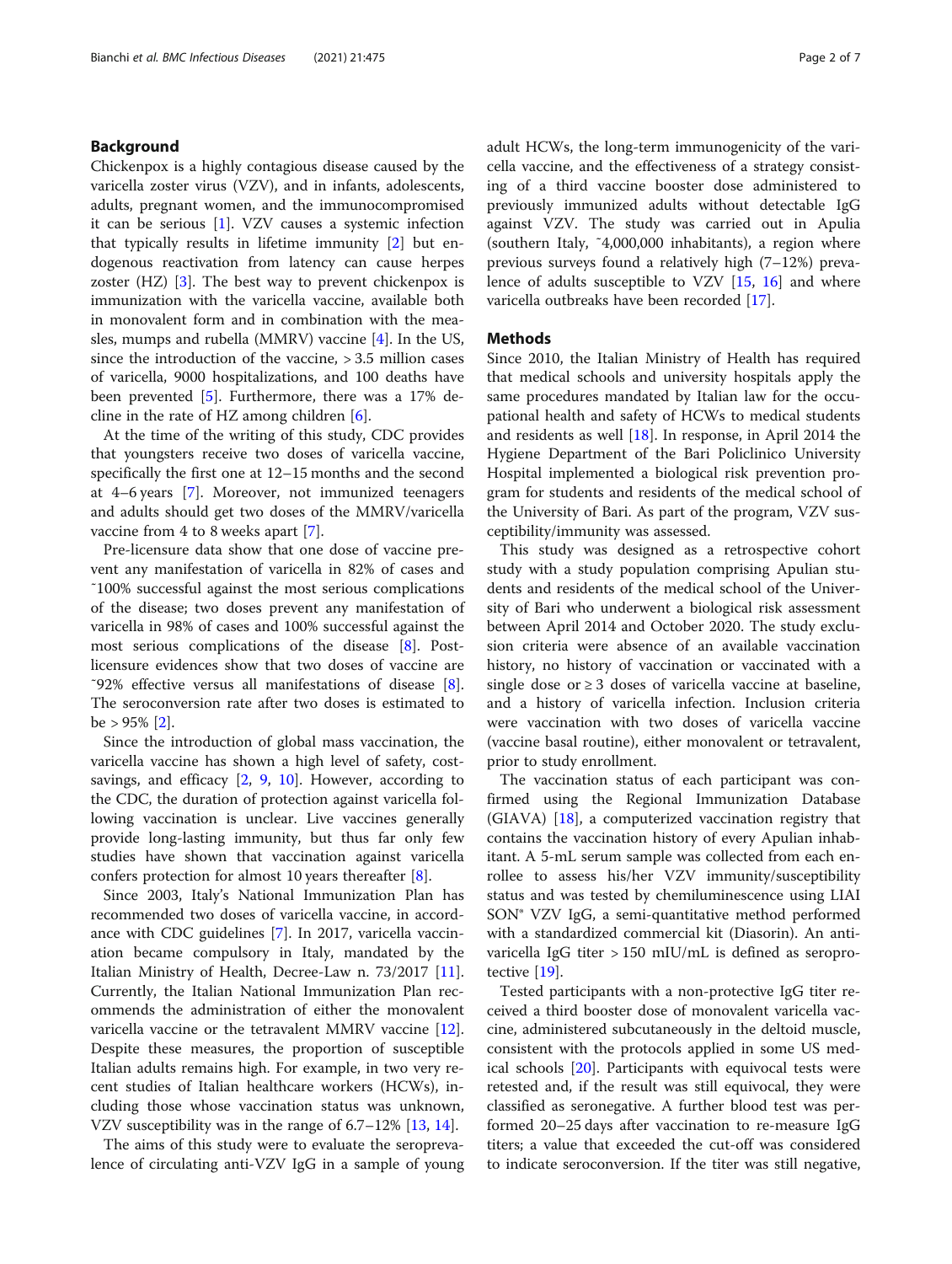another vaccine dose (28 days after the first booster) was administered and after another 20–25 days the IgG titer was again measured. Students/residents who were still seronegative were definitively classified as "non-responders." Anyone who received a booster dose was followed-up for 1-month to monitor the possible occurrence of adverse effects.

Information on patient identification, sex, age at study enrollment, dates of routine varicella vaccine administration, VZV IgG titer, date of first booster dose, IgG titer after the first booster, date of the second booster dose, and IgG titer after the second booster were collected. The data were imputed in a database created using Office Excel software and analyzed using STATA MP16 software (StataCorp. 2019. Stata Statistical Software: Release 16. College Station, TX: StataCorp LLC) [\[21](#page-6-0)].

Continuous variables are expressed as the mean ± standard deviation and range, categorical variables as proportions, with the 95% confidence interval (95%CI), when appropriate. Skewness and kurtosis tests were used to evaluate the normality of the continuous variables, but any of them were normally distributed or normalizable. The Wilcoxon's rank sum test (not parametric) was used to compare continuous variables between the sexes and the Wilcoxon's signed-rank test (not parametric) was used to compare them as a function of the evaluation time. Chi-squared and Fisher's exact tests were used to compare proportions [\[21\]](#page-6-0).

The determinants of seropositivity at enrollment were assessed in a multivariate logistic regression analysis that included sex (male vs. female), age at enrollment (years), the presence of one or more chronic diseases (yes/no), age at the time of the first vaccination of the basal routine (years), and age at the time of the second vaccination of the basal routine (years). The adjusted odds ratio (aOR) was calculated with the 95%CI. The Hosmer-Lemeshow test was used to evaluate the goodness-of-fit of the multivariate logistic regression model [\[21](#page-6-0)].

Protective antibody survival (PAS), defined as the time from the second dose of routine varicella vaccine until the evaluation of the antibody titer, was evaluated using Kaplan-Meier curves, and the differences between sexes using the log-rank test. The median PAS time was estimated and the incidence of the loss of seroprotection per person-year was calculated together with the incidence rate ratio (IRR). In the latter, the incidence in females served as the denominator and that in males as the numerator.

A multivariate Cox semiparametric regression was used to evaluate the determinants of PAS; the risk predictors were as follows: sex (male vs. female), age at enrollment (years), presence of one or more chronic diseases (yes/no), age at the first dose of the routine vaccine (years), and age at the second dose of the routine vaccine (years). The adjusted hazard ratio (aHR) was calculated along with the 95%CI. The Schoenfeld and scaled Schoenfeld residuals tests were used to evaluate the proportionality assumption of the multivariate Cox semiparametric regression model; if one of the predictors was not proportional, the regression model was stratified on the non-proportional predictor. The Gronnesby and Borgan test was used to evaluate the goodness-of-fit of the model.

For all tests, a two-sided p-value< 0.05 was considered to indicate statistical significance.

## Results

From April 2014 to October 2020, 6105 medical students and residents participated in the biological risk assessment program. According to the vaccination certificates, available for 5469/6105 (89.6%) participants, 182/5469 (3.3%) received two doses of anti-varicella vaccine. Among the latter, 124 (68.1%) were female; the average age at enrollment was  $20.4 \pm 2.5$  years (range = 18.0–38.0) and did not significantly differ between females  $(20.6 \pm 2.7; \text{ range} = 18.0 - 38.0)$  and males  $(20.2 \pm$ 2.1; range = 18.0–26.0;  $p = 0.194$ ). At least one chronic disease was reported in 68 of the 182 (37.4%) participants, without a difference between sexes (females: 47/ 124; 37.9%; males: 21/58; 36.2%;  $p = 0.826$ ). None of the participants had a history of varicella. Average age at dose 1 was equal to  $11.3 \pm 4.2$  (range = 1–32), average age at dose 2 was equal to  $14.2 \pm 3.2$  (range = 9–32).

The 182 study enrollees with a complete basal vaccination routine (two doses) were tested for their titers of anti-varicella IgG. A protective titer was determined in over half (120/182; 65.9%; 95%CI = 58.6–72.9%) and the difference between females ( $n = 91/124$ ; 73.4%; 95%CI = 64.7–80.9%) and males ( $n = 29/58$ ; 50.0%; 95%CI = 36.6– 63.4%) was statistically significant ( $p = 0.002$ ). The overall geometric mean anti-varicella IgG titer was 304.5  $(95\%CI = 250.1 - 370.8)$  and also differed significantly between females (367.6; 95%CI = 292.8–461.5) and males (203.7;  $95\%CI = 140.6 - 295.0$ ;  $p = 0.006$ ). The geometric mean neutralization titer (GMT) among the seroprotected was 657.1 (95%CI = 556.9–775.4), compared with 68.7 (95%CI = 59.4–79.5) in the nonseroprotected  $(p < 0.0001)$ .

A booster dose was administered to 44 of the 62 (71.0%) seronegatives. Within this group 34 (77.3%) were re-evaluated and all (100.0%; 95%CI = 89.7–100.0%) were found to have seroconverted, obviating the need for a second booster dose after study enrollment. The GMT of circulating antibodies in the seronegative group after one booster dose administered subsequent to enrollment increased from 66.9 (95%CI = 56.4–79.3) to 1607.6  $(95\%CI = 1253.6 - 2061.7; p < 0.0001).$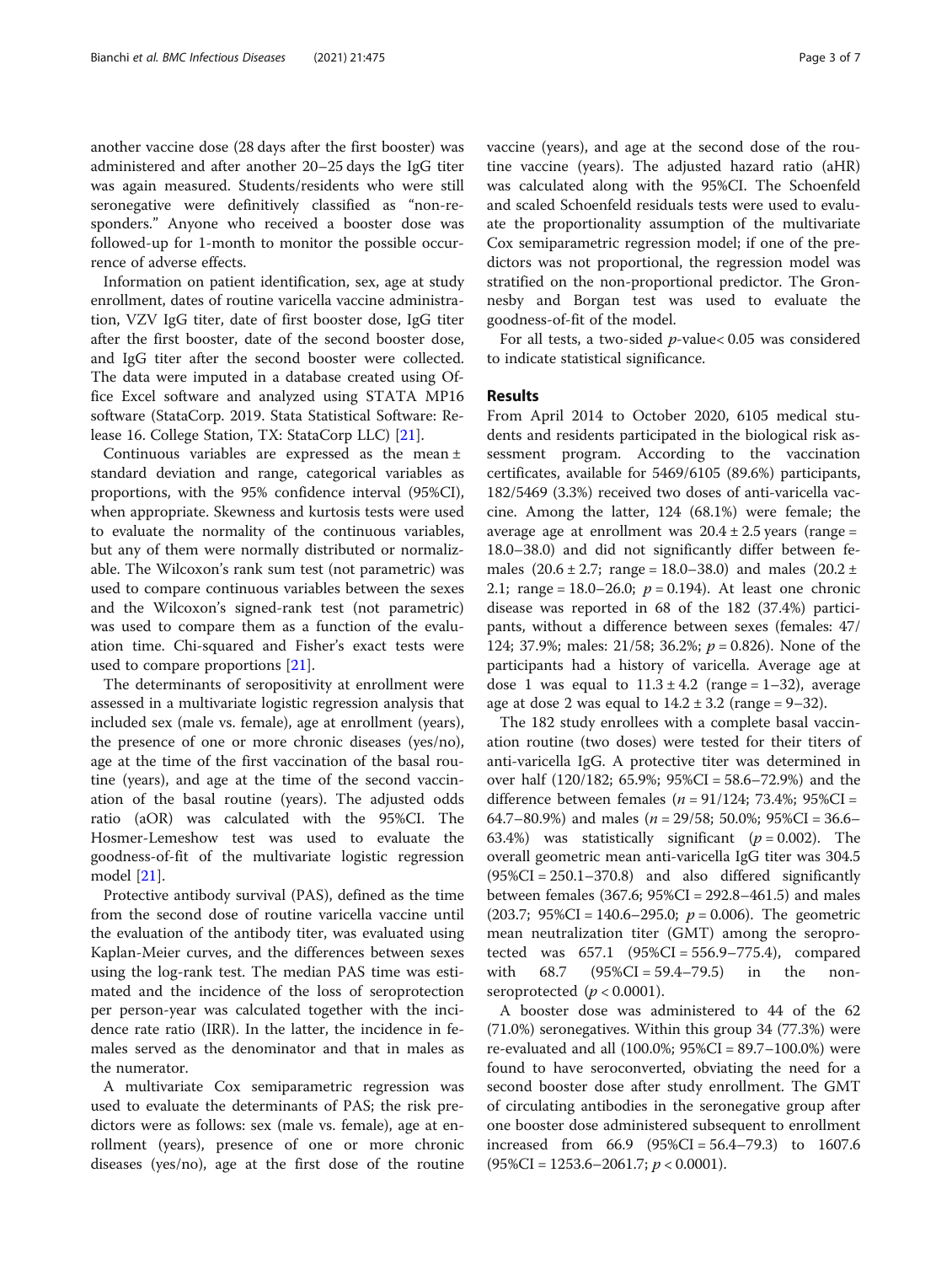The multivariate logistic regression model showed an association of seropositivity at enrollment with male sex  $(aOR = 0.4; 95\%CI = 0.2 - 0.7)$  and with age (in years) at the time of the first dose of varicella vaccine  $(aOR =$ 0.84;  $95\%CI = 0.74 - 0.95$ . There were no associations with any of the other determinants ( $p > 0.05$ ; Table 1).

The average PAS time was  $5.7 \pm 2.4$  years (range = 1.0– 13.0), with an estimated loss of anti-varicella IgG in 50% of the study group after 9 years  $(95\%CI = 8-9)$ . The incidence rate of seronegativity  $\times$  100 person-years was 6.0  $(95\%CI = 4.6 - 7.6)$ . The difference in the estimated PAS between males and females was significant ( $p = 0.021$ ; Fig. [1](#page-4-0)), with an incidence rate of seronegativity  $\times 100$ person-years of 8.3 (95%CI =  $5.8-12.0$ ) and  $4.8$  (95%CI = 3.4–6.7), respectively. The IRR was 1.75 (95%CI = 1.02– 2.97;  $p = 0.031$ ).

According to the multivariate Cox semiparametric regression model, male sex  $(aHR = 1.73; 95\%CI = 1.04-$ 2.88), younger age at enrollment ( $aHR = 0.71$ ;  $95\%CI =$ 0.60–0.83), and older age at the time of the first vaccine dose of the basal routine  $(aHR = 1.5; 95\%CI = 1.2-1.7)$ were risk factors for PAS and so determinants for loss of circulating antibodies (Table [2](#page-4-0)).

An assessment of the safety of the booster dose based on a 1-month follow-up did not reveal any serious and/ or long-term adverse reactions. The most commonly reported reactions were pain at the injection site  $(9 \times 100)$ subjects), mild fever within 10–15 days after booster administration  $(3 \times 100 \text{ subjects})$ , and laterocervical lymphadenopathy  $(1 \times 100$  subjects). All of the adverse events regressed after a few days, without sequelae.

# **Discussion**

Among the > 6000 young adults initially assessed in our study, only 3% had received two doses of the varicella vaccine prior to study enrollment. Since 2003, the National Immunization Plan has supported varicella vaccination for adolescents who are not naturally immunized. Thus, for the population born before 1998, as was the case in the majority of our study participants, varicella coverage in Italy is very low.

Despite two doses of varicella vaccine, almost 34%  $(95\%CI = 27-41)$  of the enrollees did not have circulating anti-VZV IgG. However, among those who then received a booster dose, an immunity response was elicited such that the seroconversion rate was 100%. Furthermore, the increase in the GMT (from 67 to 1608) after the booster dose resulted in a significantly higher titer than in the group that was seroprotected at enrollment (1608 vs. 657;  $p < 0.0001$ ), indicating a decrease over time in the antibody titer among the vaccinated population.

Our study showed a better immunological response and duration of circulating antibodies in females than in males, based on comparisons of seroprevalence at enrollment, GMT, and PAS, the IRR, and the multivariate regression models. Previous studies of the sex-based differences in the response to vaccines or infection [[22](#page-6-0), [23\]](#page-6-0) have consistently shown that females have a more effective immune response to immunization, and thus presumably varicella vaccination (immunogenicity and, probably, effectiveness), and against infection.

Our antibody survival model showed that antibody levels tend to decline as early as 1 year after completion of the basal routine, such that after 9 years half of the fully vaccinated population will have lost circulating antibodies. In another study, albeit of low scientific evidence, a period of 10 years was determined [[8\]](#page-5-0). For other live-attenuated virus vaccines, such as the MMR (measles, mumps, rubella) vaccine, the duration of circulating antibodies is more than double that of the varicella vaccine [\[21](#page-6-0), [24,](#page-6-0) [25](#page-6-0)]. A loss of circulating antibodies over time was also shown in this study by the multivariate regression models, in which the interval between the last vaccine dose and the serological assessment was identified as a determinant of serosensitivity.

The strengths of this study are that it provides further knowledge on a topic that has been poorly studied thus far, including evidence of sex-based difference in VZV immunity. However, a major limitation was the sample size, although this was not unexpected because, in Italy, varicella vaccination for adolescents who are not naturally immunized became routine only in 2003 whereas the study participants were for the most part born before 1998. Another limitation was our inability to analyze the immune status as a function of vaccine formulation (monovalent vs. MMRV). A determination of the differences between these vaccines is crucial to understanding their immunogenicity performance. In addition, whether

Table 1 Determinants of seropositivity at study enrollment according to a multivariate logistic regression model

| Determinant                                               | aOR  | 95%CI         | <i>p</i> -value |
|-----------------------------------------------------------|------|---------------|-----------------|
| Age at enrollment (years)                                 | 0.99 | $0.82 - 1.19$ | 0.904           |
| Sex (male vs. female)                                     | 0.36 | $0.28 - 0.72$ | 0.003           |
| Chronic disease (yes/no)                                  | 0.86 | $0.44 - 1.68$ | 0.650           |
| Age at the time of the first vaccine dose, basal routine  | 0.84 | $0.74 - 0.95$ | 0.006           |
| Age at the time of the second vaccine dose, basal routine | 1.13 | $0.95 - 1.33$ | 0.157           |
|                                                           |      |               |                 |

Hosmer-Lemeshow  $X^2 = 5.8$ ;  $p = 0.675$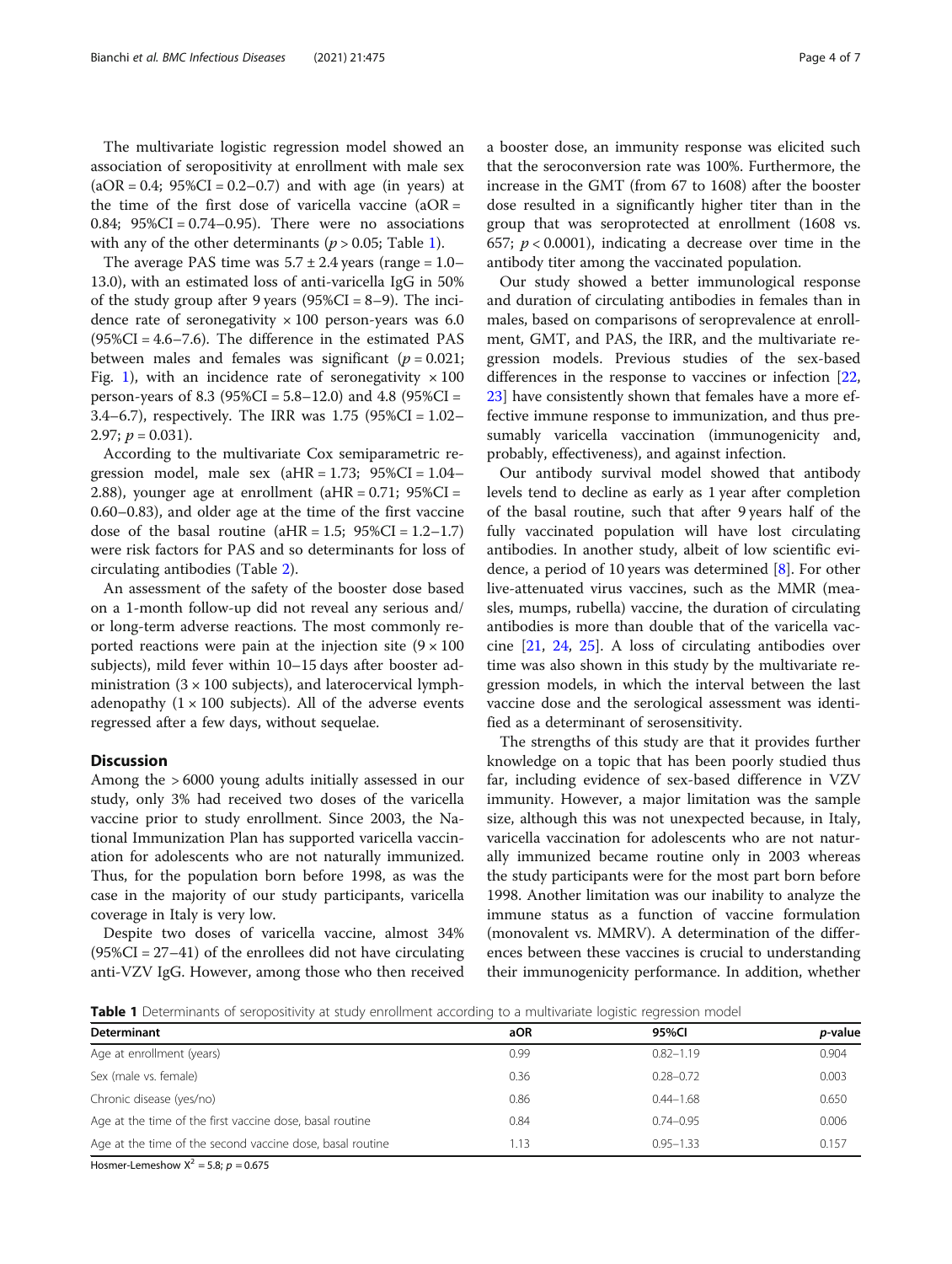<span id="page-4-0"></span>

the study enrollees had ever come into contact with the wild virus (without developing disease) was unknown. Future research should assess the management of nonresponders, which will require a larger sample size and a longer follow-up after routine vaccination (for example, the seroprevalence and GMT should be evaluated at different time point), perhaps also stratifying the study population per vaccine type (monovalent vs. MMRV). This approach will provide a fuller picture of immunogenicity over time.

The efficacy of at least one (and potentially a second) booster dose in fully vaccinated but non-seroprotected healthcare workers (HCWs), such as our study population, has not been well studied. Behrman et al. [[26\]](#page-6-0) evaluated the humoral immune responses of 101 HCWs (median age 30 years) who had previously received a two-dose regimen of varicella vaccine. Including 12 (11.9%) who were seronegative at enrollment but received a third vaccine dose during the study. Seven of those 12 HCWs (58.3%) seroconverted after the third dose (safety data were not reported). Our study population comprised a much larger number of serosusceptibles and the seroconversion rate after the booster dose was nearly twice as high. In a 2020 Italian study, Trevisan A et al. [[27\]](#page-6-0) tested 234 full vaccinated medical

school students and determined a serosusceptibility rate of 21.4%. The authors found a decrease in the antibody titer with an increasing interval from vaccination to the antibody titer evaluation. Within the group of serosusceptible students who received a third vaccine dose, 91.4% seroconverted, without any major symptoms following vaccination. The results of that study were in agreement with our own, especially considering the similar study populations, but Trevisan A et al. [\[27](#page-6-0)] found no evidence of a difference between sexes.

The risk of a loss of antibodies in vaccinated individuals over time is an important finding, as between now and the next 10–15 years the loss of circulating antibodies against VZV in the vaccinated population will increase their susceptibility to the virus. Since it is highly unlikely that VZV will be eliminated in the immediate future, the loss of immunity in a substantial portion of the population implies a risk of varicella outbreaks in the coming years. Indeed, many cases of chickenpox among fully vaccinated adults have been reported in the literature, although the disease in this group seems to be less severe [[28](#page-6-0)–[30](#page-6-0)]. However, it should also be noted that the role of cell-mediated immunity in the protection of the non-seroprotected is a matter of debate within the scientific community [[26](#page-6-0), [31](#page-6-0)], such that whether serum

**Table 2** Analysis of risk predictors of PAS in a multivariate semiparametric Cox regression model

| aOR  | 95%CI         | <i>p</i> -value |
|------|---------------|-----------------|
|      |               |                 |
| 0.71 | $0.60 - 0.83$ | < 0.0001        |
| 1.73 | $1.04 - 2.88$ | 0.034           |
| 0.97 | $0.58 - 1.62$ | 0.897           |
| l.46 | $1.27 - 1.67$ | < 0.0001        |
|      |               |                 |

Groennesby and Borgan  $X^2 = 1.9$ ; p-value = 0.165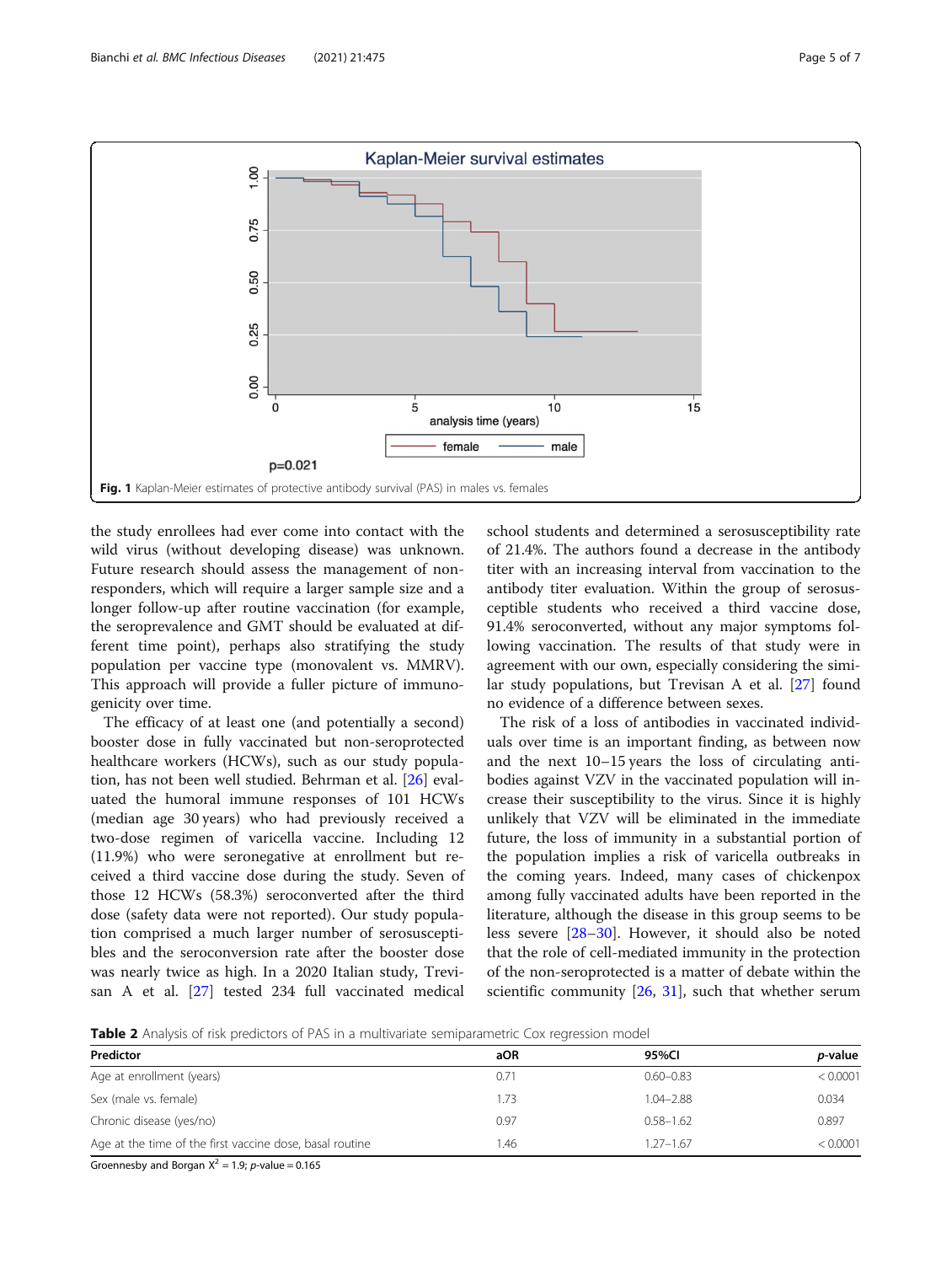<span id="page-5-0"></span>IgG titers alone accurately reflect vaccine protection is unclear. A 2020 study [\[32](#page-6-0)], carried out in a very small sample, compared humoral and T cell immunity in women of childbearing age who had been immunized against VZV either by vaccination or naturally. The authors found no significant differences in the antibody titers between the two groups ( $p > 0.050$ ), although the naturally immunized group had significantly higher levels of VZV antigen-specific CD4 T cells ( $p = 0.004$ ).

# Conclusions

Finally, while further research is needed, the results of our study have important implications for HCWs, as the inclusion of a screening model in the routine assessment of their biological risk may prevent nosocomial varicella infections, especially in high-risk settings (pediatric wards, gynecology units, infectious disease departments, etc.). Moreover, as chickenpox can be particularly severe in adults, HCWs should be protected by varicella vaccination, which will also confer protection from HZ [[33](#page-6-0)].

In summary, the time between varicella vaccination and the antibody titer evaluation is a determinant of a decline in serum levels of circulating antibodies against VZV and thus of immunity to the virus. Among the fully vaccinated but non-seroprotected, the administration of a third booster dose is effective and safe in achieving seroconversion. These results are an important contribution to public health planning.

#### Abbreviations

CDC: Center for Disease Control and Prevention; WHO: World Health Organization; VZV: Varicella zoster virus; MMRV: Measles, mumps, rubella, varicella; HCWs: Healthcare workers; HZ: Herpes zoster; GIAVA: Regional Immunization Database

#### Acknowledgements

The Authors would like to thank all health workers involved in the described screening activities.

#### Authors' contributions

FPB designed the study, collected the results, analyzed the data and drafted the manuscript. PS contributed to data collection. AMVL was responsible for the laboratory analysis. ST and CAG revised the protocol of the study and the manuscript. The corresponding author attests that all listed authors meet authorship criteria and that no others meeting the criteria have been omitted. All authors have read and approved the submitted version of the manuscript.

#### Funding

This research received no specific grant from any funding agency in the public, commercial, or non-profit sectors.

#### Availability of data and materials

The datasets generated and/or analysed during the current study are not publicly available due to sensible contents but are available from the corresponding author on reasonable request.

#### Declarations

#### Ethics approval and consent to participate

The ethical committee of Osservatorio Epidemiologico Regionale approved this study. The study follows the principles of the World Medical Association

Declaration of Helsinki, and does not involve any experiments on humans or human samples, nor research on identifiable human material and data. Written informed consent to participate in this study was obtained from the participants.

#### Consent for publication

Not applicable.

#### Competing interests

The authors have no competing interests to declare.

#### Author details

<sup>1</sup>Department of Biomedical Science and Human Oncology, Aldo Moro University of Bari, Piazza Giulio Cesare 11, 70124 Bari, Italy. <sup>2</sup>Hygiene Department, Bari Policlinico General Hospital, Bari, Italy.

#### Received: 6 January 2021 Accepted: 12 May 2021 Published online: 25 May 2021

#### References

- 1. CDC. About Chickenpox. Available on: [https://www.cdc.gov/chickenpox/a](https://www.cdc.gov/chickenpox/about/index.html) [bout/index.html.](https://www.cdc.gov/chickenpox/about/index.html) Last accessed: 22 November 2020.
- 2. Marin M, Guris D, Chaves SS, et al. Prevention of Varicella. Recommendations of the Advisory Committee on Immunization Practices (ACIP). MMWR Morb Mortal Wkly Rep. 2007;56(RR04):1–40.
- 3. WHO. Varicella. Vaccine-Preventable Diseases. Surveillance Standards. Available on: [https://www.who.int/immunization/monitoring\\_surveillance/](https://www.who.int/immunization/monitoring_surveillance/burden/vpd/WHO_SurveillanceVaccinePreventable_22_Varicella_R1.pdf?ua=1) [burden/vpd/WHO\\_SurveillanceVaccinePreventable\\_22\\_Varicella\\_R1.pdf?ua=](https://www.who.int/immunization/monitoring_surveillance/burden/vpd/WHO_SurveillanceVaccinePreventable_22_Varicella_R1.pdf?ua=1) [1](https://www.who.int/immunization/monitoring_surveillance/burden/vpd/WHO_SurveillanceVaccinePreventable_22_Varicella_R1.pdf?ua=1). Last accessed: 24 November 2020.
- 4. WHO. Immunization, Vaccines and Biologicals. Varicella. Available on: [https://](https://www.who.int/immunization/diseases/varicella/en/) [www.who.int/immunization/diseases/varicella/en/.](https://www.who.int/immunization/diseases/varicella/en/) Last accessed: 22 November 2020.
- 5. CDC. Monitoring the Impact of Varicella Vaccination. Available on: [https://](https://www.cdc.gov/chickenpox/surveillance/monitoring-varicella.html) [www.cdc.gov/chickenpox/surveillance/monitoring-varicella.html](https://www.cdc.gov/chickenpox/surveillance/monitoring-varicella.html). Last accessed: 20 November 2020.
- 6. CDC. Impact of the Varicella Vaccination Program. Available on: [https://](https://www.cdc.gov/chickenpox/hcp/index.html#vaccination-impact) [www.cdc.gov/chickenpox/hcp/index.html#vaccination-impact](https://www.cdc.gov/chickenpox/hcp/index.html#vaccination-impact). Last accessed: 15 November 2020.
- 7. CDC. Varicella Vaccine Recommendations. Available on: [https://www.cdc.](https://www.cdc.gov/vaccines/vpd/varicella/hcp/recommendations.html) [gov/vaccines/vpd/varicella/hcp/recommendations.html](https://www.cdc.gov/vaccines/vpd/varicella/hcp/recommendations.html). Last accessed: 24 November 2020.
- 8. CDC. About the Varicella Vaccines. Available on: [https://www.cdc.gov/va](https://www.cdc.gov/vaccines/vpd/varicella/hcp/about-vaccine.html) [ccines/vpd/varicella/hcp/about-vaccine.html.](https://www.cdc.gov/vaccines/vpd/varicella/hcp/about-vaccine.html) Last accessed: 28 November 2020.
- 9. Stefanizzi P, De Nitto S, Patano F, Bianchi FP, Ferorelli D, Stella P, et al. Postmarketing surveillance of adverse events following measles, mumps, rubella and varicella (MMRV) vaccine: retrospecive study in apulia region (ITALY), 2009-2017. Hum Vaccin Immunother. 2020 Aug 2;16(8):1875–83. [https://doi.](https://doi.org/10.1080/21645515.2019.1704124) [org/10.1080/21645515.2019.1704124](https://doi.org/10.1080/21645515.2019.1704124).
- 10. Stefanizzi P, Stella P, Ancona D, Malcangi KN, Bianchi FP, De Nitto S, et al. Adverse events following measles-mumps-rubella-varicella vaccination and the case of seizures: a post marketing active surveillance in Puglia Italian region, 2017-2018. Vaccines (Basel). 2019 Oct 7;7(4):140. [https://doi.org/10.33](https://doi.org/10.3390/vaccines7040140) [90/vaccines7040140.](https://doi.org/10.3390/vaccines7040140)
- 11. Italian Ministry of Health. Decree-Law 07 June 2017, n. 73. Urgent provisions on vaccination prevention. G.U. General Serie, n. 130 of 07 June 2017. Available on: [http://www.trovanorme.salute.gov.it/norme/dettaglioAtto?id=](http://www.trovanorme.salute.gov.it/norme/dettaglioAtto?id=59548) [59548.](http://www.trovanorme.salute.gov.it/norme/dettaglioAtto?id=59548) Last accessed on 25 november 2020.
- 12. Italian Ministry of Health. National Plan of Vaccinal Prevention (PNPV) 2017- 2019. Available on: [http://www.salute.gov.it/imgs/C\\_17\\_pubblicazioni\\_2](http://www.salute.gov.it/imgs/C_17_pubblicazioni_2571_allegato.pdf) [571\\_allegato.pdf.](http://www.salute.gov.it/imgs/C_17_pubblicazioni_2571_allegato.pdf) Last accessed on 29 November 2020.
- 13. Balbi O, Baldi S, Rizza S, Pietroiusti A, Perrone S, Coppeta L. Seroprevalence survey for varicella among healthcare workers and medical students in Italy. Hum Vaccin Immunother. 2020 Jul;9:1–5.
- 14. Coppeta L, D'Alessandro I, Pietroiusti A, Somma G, Balbi O, Iannuzzi I, et al. Seroprevalence for vaccine-preventable diseases among Italian healthcare workers. Hum Vaccin Immunother. 2020 Oct;5:1–5.
- 15. Trombetta CM, Montomoli E, Viviani S, Coluccio R, Marchi S. Evaluation of varicella immunity during pregnancy in Apulia region, southern Italy. Vaccines (Basel). 2020 May 10;8(2):214. [https://doi.org/10.3390/va](https://doi.org/10.3390/vaccines8020214) [ccines8020214](https://doi.org/10.3390/vaccines8020214).